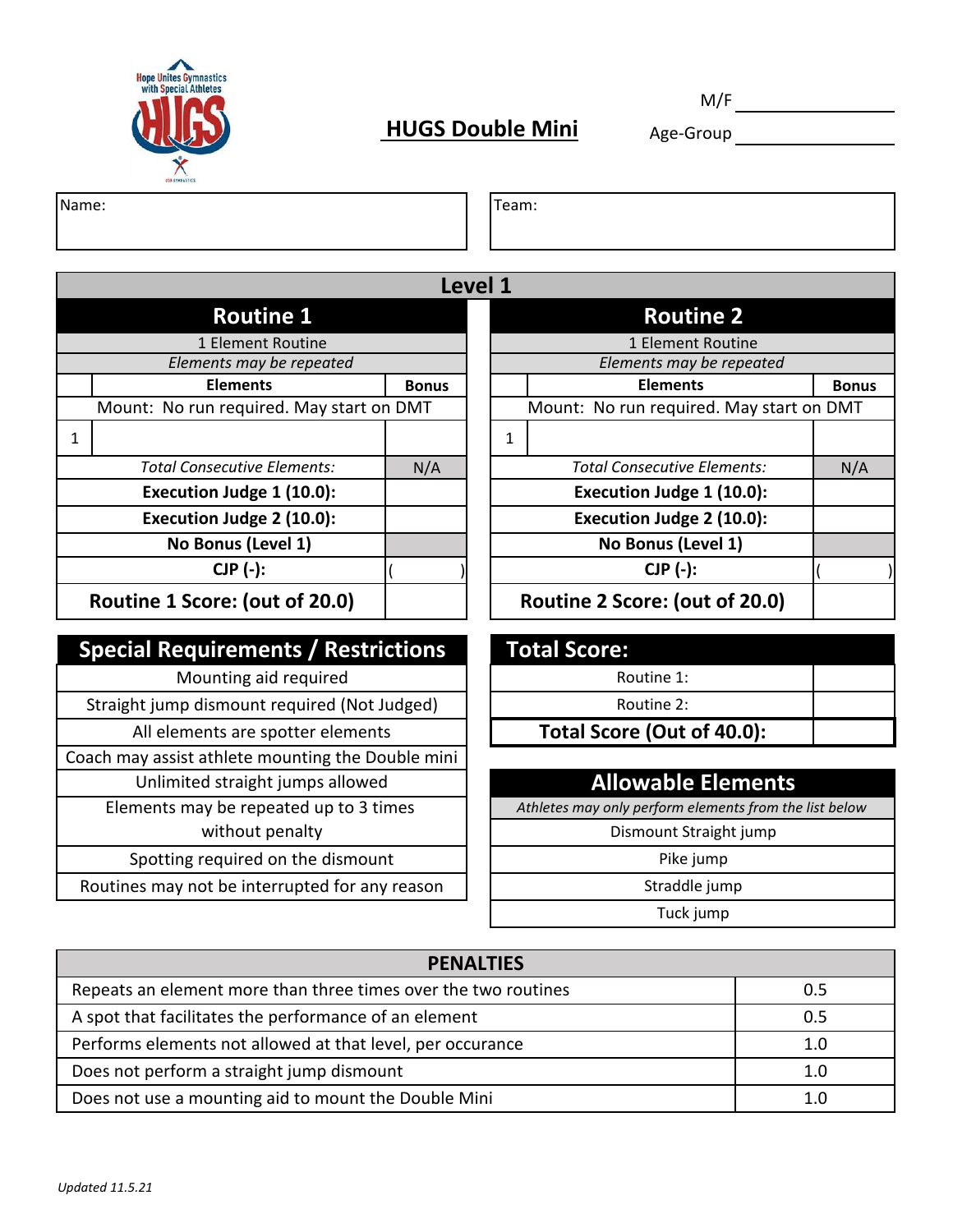

## **HUGS Double Mini** Age-Group

M/F

Name: Team:

|                |                                    | Level 2      |   |                                    |
|----------------|------------------------------------|--------------|---|------------------------------------|
|                | <b>Routine 1</b>                   |              |   | <b>Routine 2</b>                   |
|                | 2 Element Routine                  |              |   | 2 Element Routine                  |
|                | Elements may be repeated           |              |   | Elements may be repeated           |
|                | <b>Elements</b>                    | <b>Bonus</b> |   | <b>Elements</b>                    |
|                | Run required: May step up to DMT   |              |   | Run required: May step up to DMT   |
| 1              |                                    |              | 1 |                                    |
| $\overline{2}$ |                                    |              | 2 |                                    |
|                | <b>Total Consecutive Elements:</b> |              |   | <b>Total Consecutive Elements:</b> |
|                | Execution Judge 1 (10.0):          |              |   | Execution Judge 1 (10.0):          |
|                | Execution Judge 2 (10.0):          |              |   | Execution Judge 2 (10.0):          |
|                | DD (1.0 Max):                      |              |   | DD (1.0 Max):                      |
|                | $CJP$ $(-)$ :                      |              |   | $CJP$ $(-)$ :                      |
|                | Routine 1 Score: (out of 21.0)     |              |   | Routine 2 Score: (out of 21.0)     |

### **Special Requirements / Restrictions**

Mounting aid allowed without penalty

Unlimited straight jumps allowed

Routine must beging with a run

Athlete may stop and step up to the Double Mini with

Elements may be repeated up to 3 times **Athletes may only perform elements from the list below** without penalty **Dismount Straight jump** 

Spotting permitted on dismount with NO penalty  $\|\cdot\|$  Pike jump

Consecutive element bonus is awarded for the greatest  $\vert \vert$   $\vert$  straddle jump

number of consecutive elements performed

Routines may not be interrupted for any reason

| <b>Level 2</b> |                |                                    |              |
|----------------|----------------|------------------------------------|--------------|
|                |                |                                    |              |
|                |                | 2 Element Routine                  |              |
|                |                | Elements may be repeated           |              |
| <b>Bonus</b>   |                | <b>Elements</b>                    | <b>Bonus</b> |
|                |                | Run required: May step up to DMT   |              |
|                | 1              |                                    |              |
|                | $\mathfrak{p}$ |                                    |              |
|                |                | <b>Total Consecutive Elements:</b> |              |
|                |                | Execution Judge 1 (10.0):          |              |
|                |                | Execution Judge 2 (10.0):          |              |
|                |                | DD (1.0 Max):                      |              |
|                |                | $CJP$ $(-)$ :                      |              |
|                |                | Routine 2 Score: (out of 21.0)     |              |

| <b>Total Score:</b>        |  |  |  |  |  |
|----------------------------|--|--|--|--|--|
| Routine 1:                 |  |  |  |  |  |
| Routine 2:                 |  |  |  |  |  |
| Total Score (Out of 42.0): |  |  |  |  |  |

## no penalty **Allowable Elements**

Tuck jump

| <b>PENALTIES</b>                                               |     |  |  |  |
|----------------------------------------------------------------|-----|--|--|--|
| Repeats an element more than three times over the two routines | 0.5 |  |  |  |
| A spot that facilitates the performance of an element          | 0.5 |  |  |  |
| Performs elements not allowed at that level, per occurance     | 1.0 |  |  |  |
| Does not begin with a run                                      | 1.0 |  |  |  |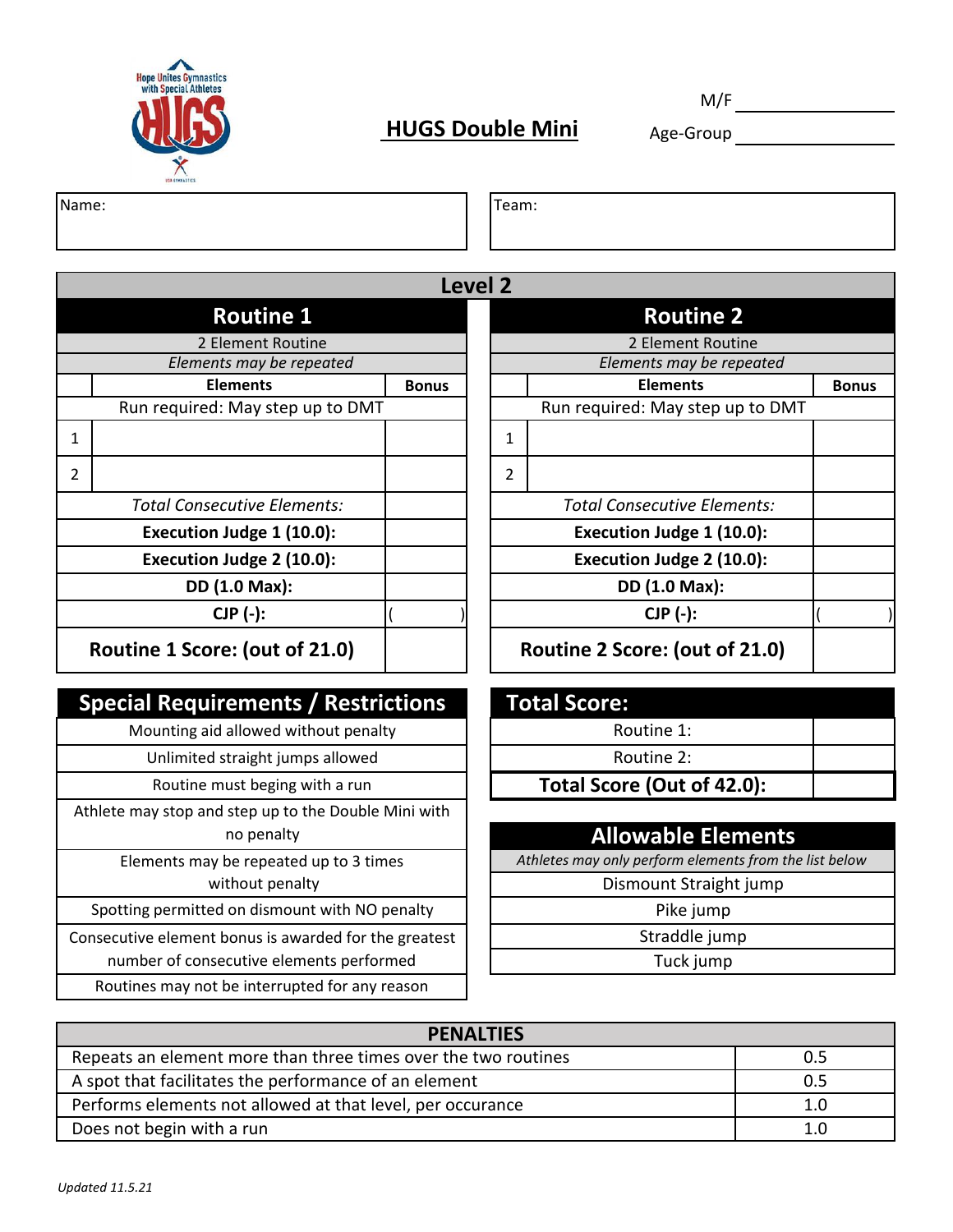

## **HUGS Double Mini** Age-Group

M/F

Name: Team:

1 | 1 2 2 2 Element Routine **Level 3 Routine 1 Routine 2** *Elements may be repeated Elements may be repeated* **Elements Elements** Run required: May step up to DMT *Total Consecutive Elements: Total Consecutive Elements:* **Execution Judge 1 (10.0): Execution Judge 1 (10.0): Execution Judge 2 (10.0): Execution Judge 2 (10.0): DD (1.0 Max): DD (1.0 Max): CJP (-): CJP (-): Routine 1 Score: (out of 21.0)** 

#### **Special Requirements / Restrictions**

Mounting aid allowed

Consecutive element bonus will be awarded for the *Athletes may only perform elements from the list below* Routine must begin with a run and hurdle. Athlete may stop and step up to Double Mini with no penalty Maximum of 3 straight jumps between elements Spotting permitted on dismount without penalty **Allowable Elements** number of consecutive elements performed and discussed all polynomials of consecutive elements performed and  $\vert$ Routines may not be interrupted for any reason  $\vert \vert$  |  $\vert$  |  $\vert$  |  $\vert$  |  $\vert$  |  $\vert$  |  $\vert$  |  $\vert$  |  $\vert$  |  $\vert$  |  $\vert$  |  $\vert$  |  $\vert$  |  $\vert$  |  $\vert$  |  $\vert$  |  $\vert$  |  $\vert$  |  $\vert$  |  $\vert$  |  $\vert$  |  $\vert$  |  $\vert$  |  $\vert$  |  $\vert$ 

|              | LCVCI J |                                    |              |
|--------------|---------|------------------------------------|--------------|
|              |         | <b>Routine 2</b>                   |              |
|              |         | 2 Element Routine                  |              |
|              |         | Elements may be repeated           |              |
| <b>Bonus</b> |         | <b>Elements</b>                    | <b>Bonus</b> |
|              |         | Run required: May step up to DMT   |              |
|              | 1       |                                    |              |
|              | 2       |                                    |              |
|              |         | <b>Total Consecutive Elements:</b> |              |
|              |         | Execution Judge 1 (10.0):          |              |
|              |         | Execution Judge 2 (10.0):          |              |
|              |         | DD (1.0 Max):                      |              |
|              |         | $CJP$ $(-)$ :                      |              |
|              |         | Routine 2 Score: (out of 21.0)     |              |

| <b>Total Score:</b>        |  |  |  |  |  |
|----------------------------|--|--|--|--|--|
| Routine 1:                 |  |  |  |  |  |
| Routine 2:                 |  |  |  |  |  |
| Total Score (Out of 42.0): |  |  |  |  |  |

Pike jump Straddle jump Tuck jump

| <b>PENALTIES</b>                                                    |     |  |  |  |
|---------------------------------------------------------------------|-----|--|--|--|
| Repeats an element more than three times over the two routines      | 0.5 |  |  |  |
| A spot that facilitates the performance of an element               | 0.5 |  |  |  |
| Performs elements not allowed at that level, per occurance          | 1.0 |  |  |  |
| Performs more than 3 straight jumps between elements                | 0.5 |  |  |  |
| Does not begin with a run, hurdle prior to mounting the Double Mini |     |  |  |  |